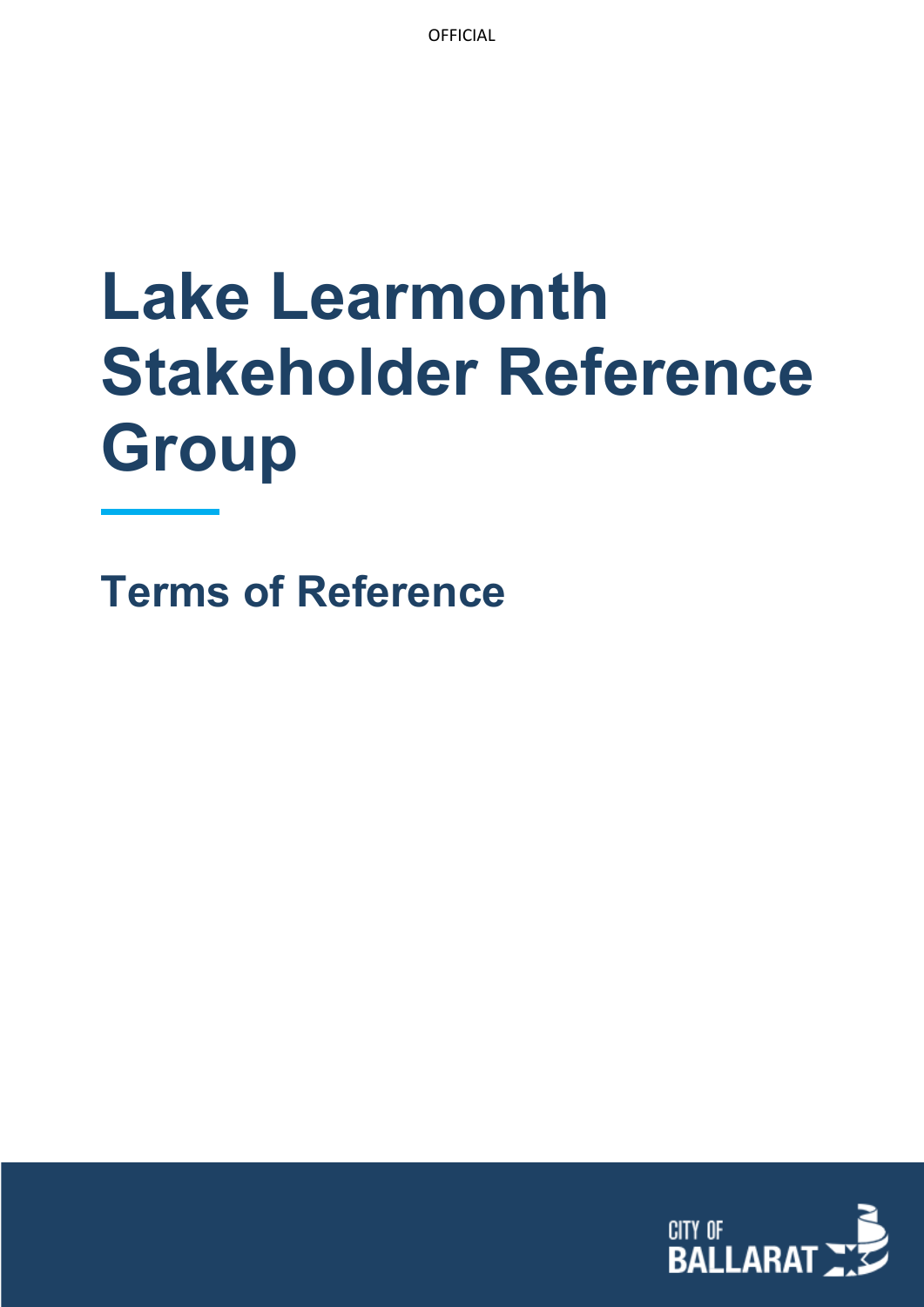## **Contents**

| 1 <sup>1</sup>   |  |
|------------------|--|
| 2.               |  |
| 3 <sub>1</sub>   |  |
| $\overline{4}$ . |  |
| 5 <sub>1</sub>   |  |
| 6.               |  |
| $\overline{7}$ . |  |
| 8.               |  |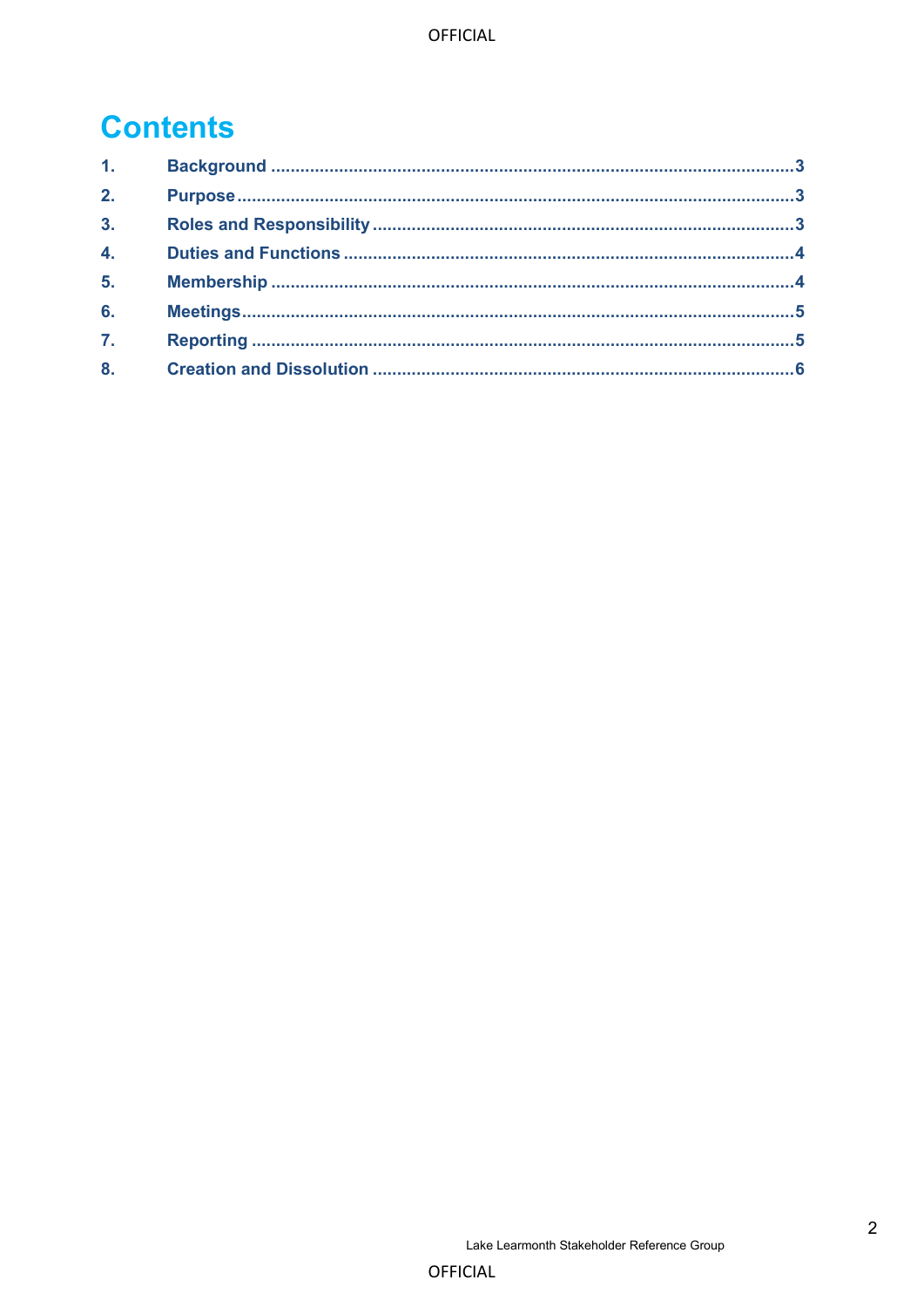#### <span id="page-2-0"></span>**1. Background**

- 1.1 By this Terms of Reference document, the Ballarat City Council (Council) establishes the Lake Learmonth Stakeholder Reference Group. (Reference Group)
- 1.2 Council recognises the importance of stakeholder consultation in relation to Lake Learmonth held therein. Council has established this Reference Group as a means of consultation for matters relating to Lake Learmonth.
- 1.3 The Reference Group has the functions and responsibilities as set out in this Terms of Reference document. This Terms of Reference document sets out the structure and basis on which the Reference Group can function.
- 1.4 This Terms of Reference document is authorised by a resolution R126/21 of Council passed on 23 June 2021.

#### <span id="page-2-1"></span>**2. Purpose**

The Reference Group is established for the purpose of:

- 2.1 Promote and coordinate the development of the whole area encompassing Lake Learmonth as a Ballarat municipal recreational and tourism asset of local, regional and national significance.
- 2.2 Promote and encourage use of, interest in and support for the reserve;
- 2.3 Function as an advisory and liaison body between Council, and the wide range of users and potential users of the reserve.

#### <span id="page-2-2"></span>**3. Roles and Responsibility**

The role of the Reference Group is to:

- 3.1 Implementation of Council policies specifically relating to Lake Learmonth Reserve;
- 3.2 All matters referred to the Lake Learmonth Stakeholder Reference Group by Council;
- 3.3 Matters relating to the use, conservation, maintenance and development of the Lake Learmonth Reserve, on land and water, including signs, access and general management of the area, including a fire prevention plan;
- 3.4 Matters relating to the planning and implementation on plans for the Reserve;
- 3.5 Appropriate conditions for any commercial activities to be permitted within the Lake Learmonth Reserve;
- 3.6 Furniture and amenities serving the area (type design and location of tables, shelters, boat ramps, BBQs, toilets etc);
- 3.7 The general condition, appearance, use and suitability of existing buildings, improvements (on land and aquatic) and general amenities in the Reserve;
- 3.8 Access to the Reserve and its facilities, noting any special needs;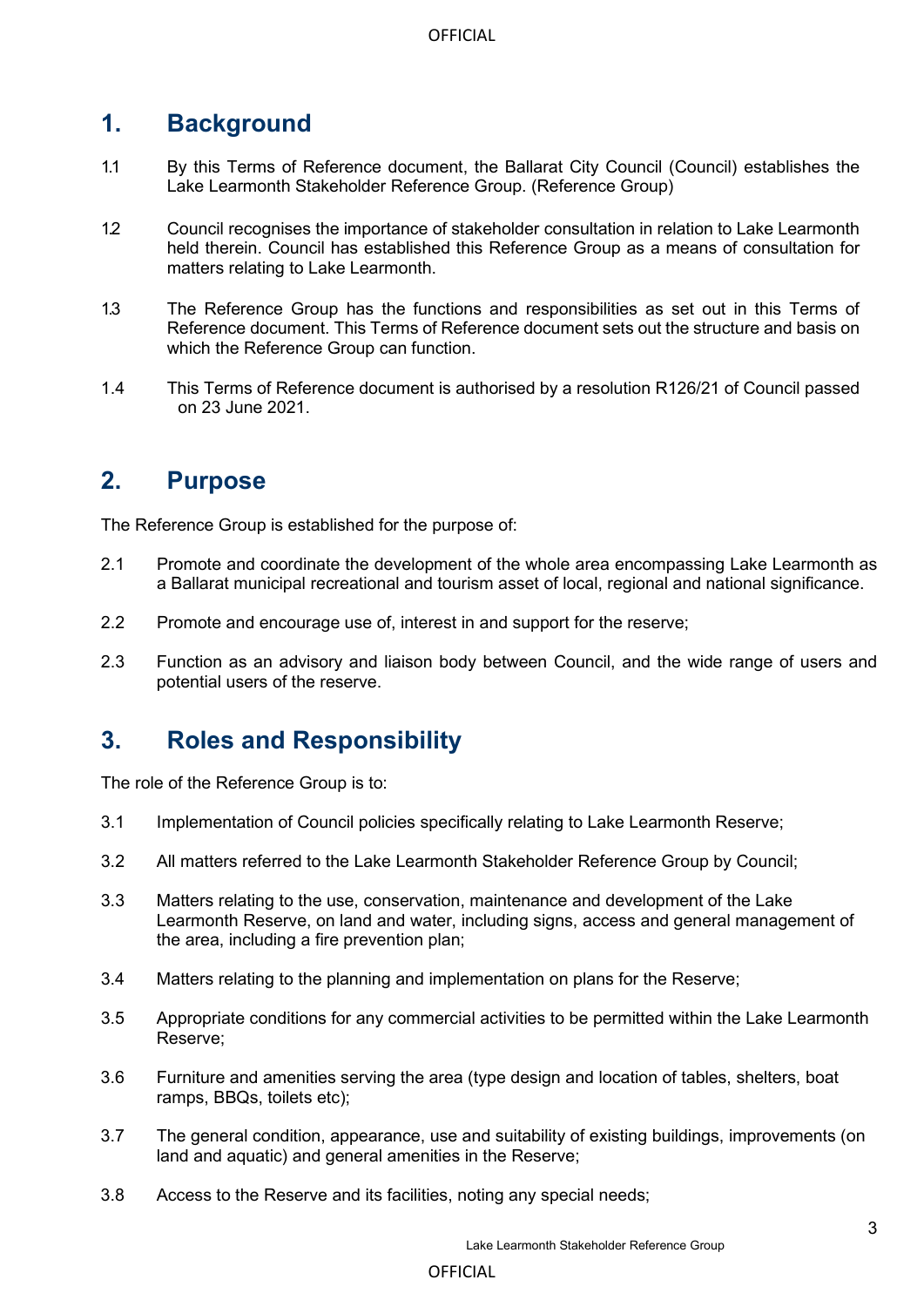- of the elderly or disabled;
- of SES, Police, CFA, of other Emergency Services/
- 3.9 Effective means of involving and keeping informed neighbours and organisations which have been identified interest in the area, particularly neighbouring landholders, EPA, Central Highland Water, the Hopkins River Catchment Authority and the Department of Conservation;
- 3.10 Issues relative to the future well being of the Reserve which may arise in due course and which are not listed above;
- 3.11 Coordination of and conditions for an annual Aquatic Calendar of Events;
- 3.12 Encouraging and facilitating appropriate expenditure to meet the agreed development plans for Lake Learmonth Reserve;
- 3.13 To monitor the operation of the Morton's Cutting Diversion Channel and the Lake Learmonth Outlet in accordance with the adopted guidelines.
- 3.14 Reference Group members are expected to keep confidential all sensitive, commercial and personal information that the members may encounter while being a member of the Group, and not to act in any way that would bring the Council into disrepute.

#### <span id="page-3-0"></span>**4. Duties and Functions**

4.1 The Reference Group is a consultative forum and hence consensus or other decision-making processes are not required.

#### <span id="page-3-1"></span>**5. Membership**

- 5.1 The Lake Learmonth Stakeholder Reference Group will consist of a minimum of 10 members comprising of:
	- Councillor/s,
	- Two representatives Friends of Learmonth,
	- One representative Lake Learmonth Yacht Club,
	- One representative Learmonth Ski Club,
	- One representative Eureka Cycling Club
	- One representative Angling
	- Up to 6 community representatives,
- 5.2 The Chief Executive Officer shall appoint a Council Officer to provide administrative support and guidance to the Reference Group.
- 5.3 A Council Officer appointed under clause 5.2 is not considered a member of the Reference Group.
- 5.4 A Councillor appointed to the Reference Group will be designated the Chairperson of the Group.
- 5.5 When the Chairperson is absent from a meeting, the other Councillor will chair the meeting, and in the event of their absence, the Reference Group may appoint any member to act as Chairperson for that meeting.

#### **OFFICIAL**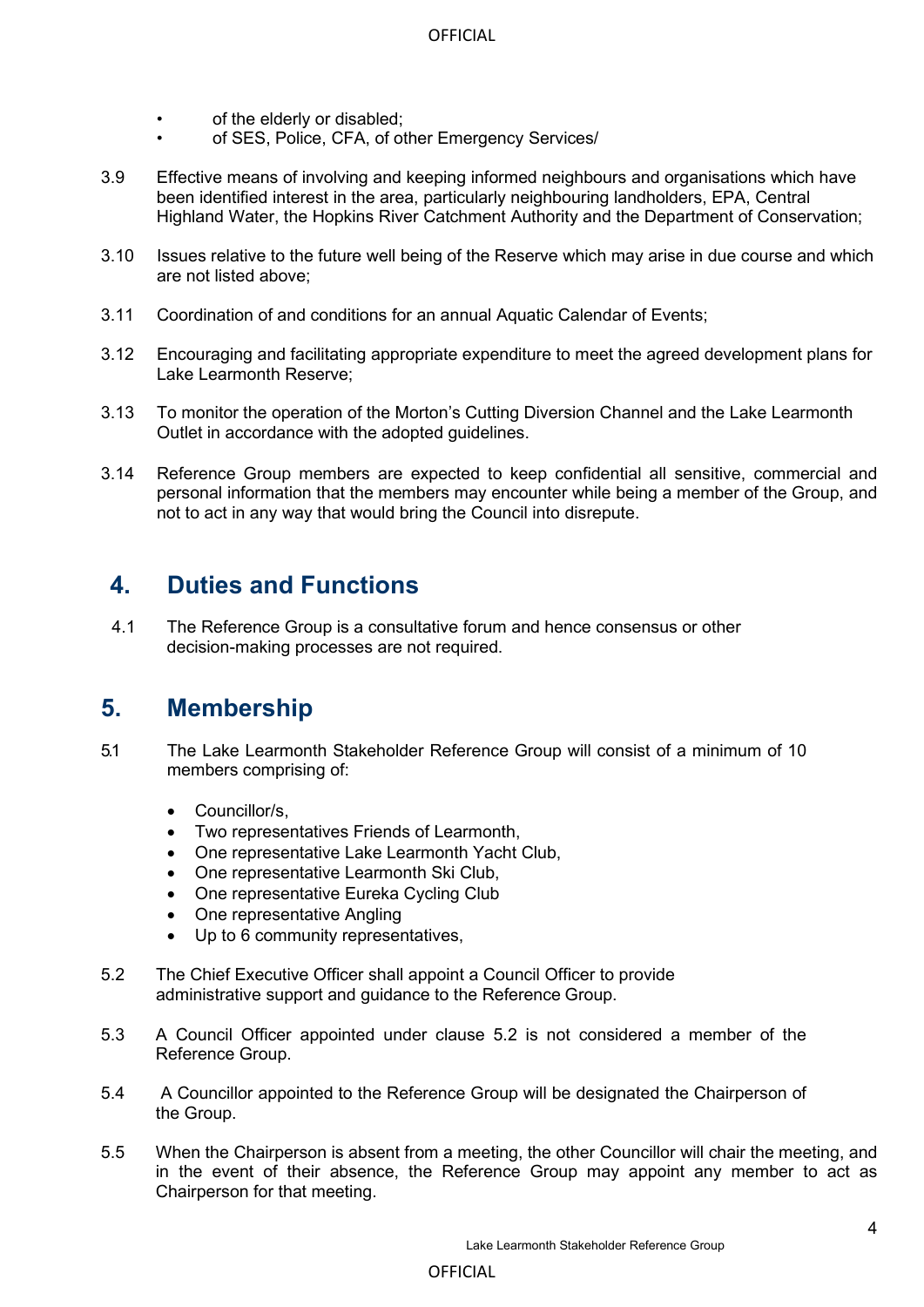5.6 Any Councillor can attend the meeting as an observer

#### <span id="page-4-0"></span>**6. Meetings**

- 6.1 Unless Council resolves otherwise, Reference Group meetings will be conducted at the Group's discretion under the direction of the Chairperson.
- 6.2. The Reference Group shall meet on a quarterly basis and at such times and places as are necessary to enable it to exercise and discharge its functions as described herein.
- 6.3. The Chairperson will chair all Reference Group meetings.
- 6.4. The Chairperson is the authorised spokesperson for the Group.
- 6.5. The role of the Council Officer appointed under clause 5.2 includes:
	- 6.5.1 Maintaining a Register of Reference Group members, their date of appointment, reappointment and official positions (if any) held as a Reference Group member;
	- 6.5.2 Advising Reference Group members of term completion dates and their eligibility for reappointment as relevant;
	- 6.5.3 Acting as the contact point between Council and the Reference Group; and assisting with meeting the Reference Group's reporting requirements.
- 6.2.1 A quorum of the Reference Group will be half of the members plus one.

#### <span id="page-4-1"></span>**7. Reporting**

- 7.1 The Reference Group is responsible for taking proper minutes of all meetings.
- 7.2 The Reference Group shall prepare and present to Council a report of its activities upon being requested to do so by Council.
- 7.3 In accordance with Council's Governance Rules, a Council Record of the matters discussed at meetings organised or hosted by Ballarat that involve Councillors and Council staff will be kept. The Record must be completed and sent to Civic Support within 48 hours. (Note – this only applies when a Councillor is in attendance.